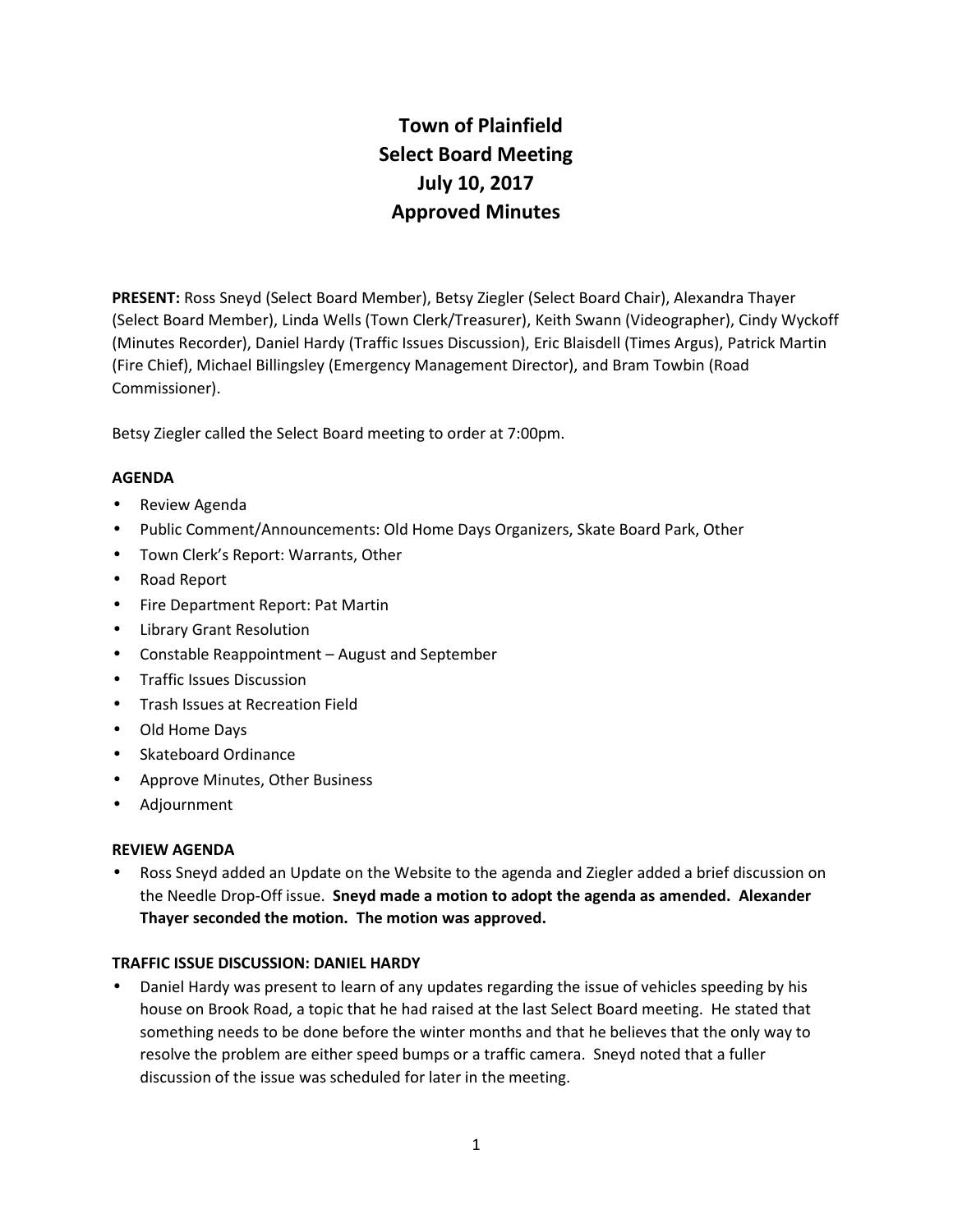# **PUBLIC COMMENT/ANNOUNCEMENTS**

- Ziegler stated that volunteer organizers, and those who would like to participate as part of the event, are needed for this year's Old Home Days. She enumerated several activities that she hopes will be included again this year. Thayer also noted that the yard sale at the Grace Methodist Church on Saturday again will be part of the Old Home Days event.
- Thayer noted a community dinner that will be held on 7/25/17 at the Grace Methodist Church. There will be no charge, however, participants will be encouraged to contribute to the stone wall rebuilding effort.
- Thayer mentioned that the Town is currently soliciting for both a Health Officer and an Animal Control Officer. Anyone interested should submit a letter of interest and resume to the Town Clerk's Office.
- Thayer reported that volunteers had recently gathered at the Town Cemetery to help right some headstones that had tipped over.
- Thayer noted that that the new Constable, Kathleen Hayes, had been called to the Recreation Field over the July 4<sup>th</sup> holiday weekend to address a littering problem involving some young people, which was resolved.
- Thayer noted that she heard that there was detritus from work being done at the Skateboard Park that was dangerous. Town Clerk/Treasurer Linda Wells stated that she had contacted Dan Gadd regarding this after receiving an email from the person who mows the grass at the Recreation Field that there was trash, construction debris, and dog droppings in the area. Gadd will be checking the Skateboard Park regularly to help avoid such problems in the future.

# **TOWN CLERK'S REPORT: WARRANTS**

- Town Clerk/Treasurer Linda Wells reported that two bids had been received for hauling 4,000 cubic yards of sand: one at \$7.15 per cubic yard, totaling \$28,600; and the other at \$7.17 per cubic yard, totaling \$28,680. It was decided that Road Foreman Mike Nolan would be consulted before making the decision.
- Wells noted that she would be away from the office starting 7/11/17 and returning on 7/18/17. The office will remain open as usual during that time, staffed by Assistant Town Clerk/Treasurer Carol Smith.
- Wells presented an Access Permit request, already approved by Nolan, for Stephen and Lisa Pratt at 915 East Hill Road. **Sneyd made a motion to approve the Access Permit for Stephen and Lisa Pratt at 915 East Hill Road. Ziegler seconded the motion. The motion was approved.**
- Wells presented a Single Vehicle Weight Permit request for Mike Lemieux Trucking, Inc. Thayer requested that before granting the permit, a condition be added that vehicles must follow the posted speed limits. **Thayer made a motion to add the condition that vehicles must follow the posted speed limits before granting a permit to Mike Lemieux Trucking, Inc. Ziegler seconded the motion. The motion was approved.** After a brief discussion on the weight of the vehicle, **Thayer made a motion to approve the Single Vehicle permit request for Mike Lemieux Trucking, Inc. with the condition that vehicles must follow the posted speed limits. Ziegler seconded the motion. The motion was approved.** Road Commissioner Bram Towbin asked if restrictions, for example Cabot Creamery's spraying of whey wastes on fields that ends up on the roads, could be added as a condition for a vehicle permit.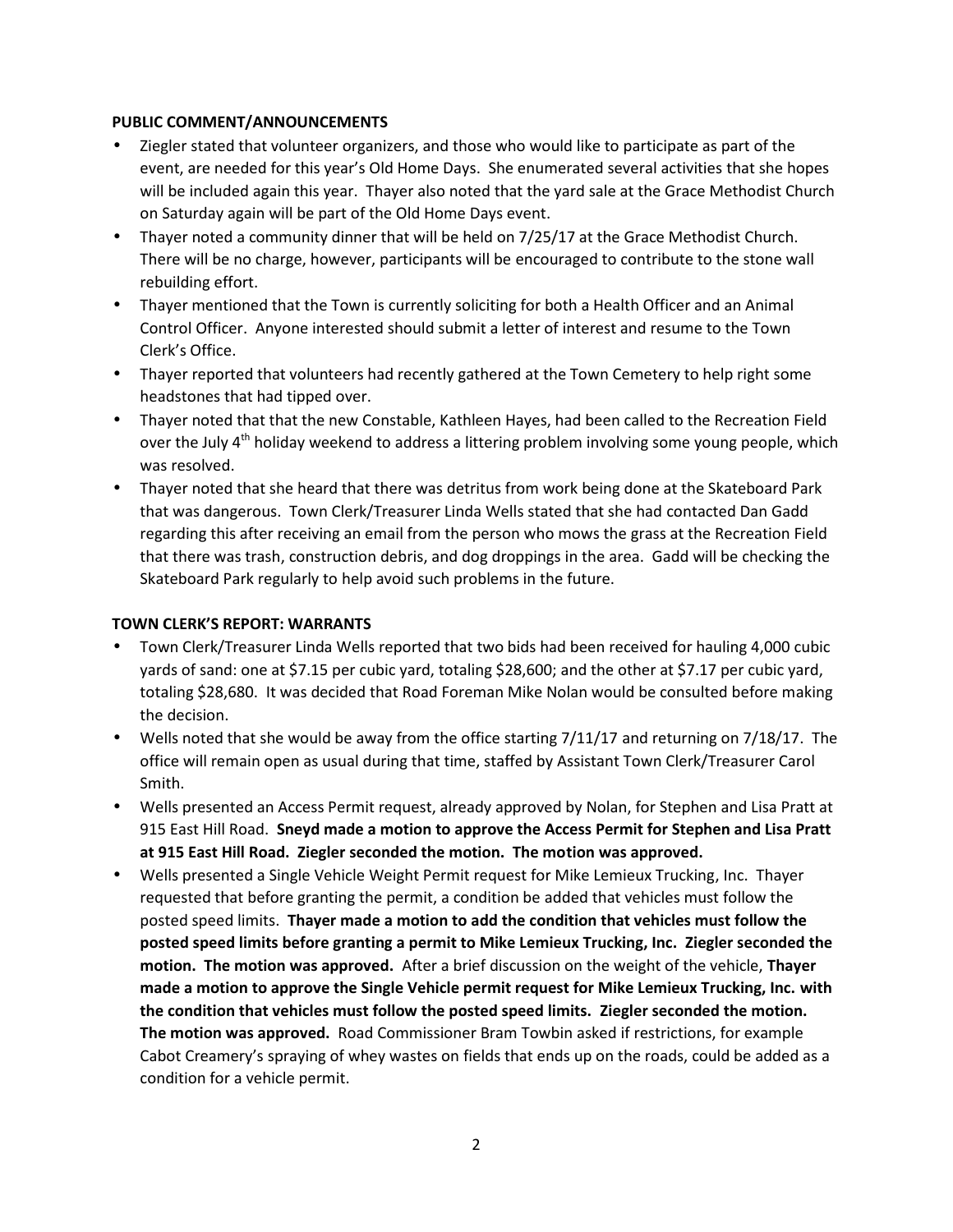**Sneyd made a motion to approve warrants of 7/6/17, 7/7/17, and 7/10/17. Ziegler seconded the motion. The motion was approved.**

# **ROAD REPORT**

- Road Commissioner Bram Towbin reported that he has received complaints about roads not being graded. He commended Road Foreman Mike Nolan and Road Crew member Steve Maclaren for their outstanding efforts and commitment to the job, citing examples of their dedication and work ethic despite being down one person on the Road Crew and recent weather conditions not being conducive to the amount of road resurfacing needed.
- Towbin noted that the slope below the old railroad bed is deteriorating and the debris is flowing down and clogging culverts on Recreation Field Road and entering the Winooski River. The Friends of the Winooski River have been looking into grants to address the issue. Ziegler stated that someone from the State recently was taking photographs and measuring washout areas on Recreation Field Road, and is looking into the possibility of obtaining FEMA funds to tackle the problem. He had stated that more and bigger culverts are needed there. Towbin noted that while the State has concerns regarding silt entering the Winooski River, when the Town applied twice for funding to trap the silt, both proposals were denied.
- Towbin reported that in conversations with Green Mountain Power regarding the removal of a utility pole located on the sidewalk leading up to the Park and Ride, it appears possible that the anchor on the pole by the Fire Station can remain where it is and that the work to remove the pole in the sidewalk may begin in the fall. That pole has caused problems with pedestrians and to the person plowing the sidewalk in the winter. Ziegler noted that the sidewalk leading up to the Park and Ride is part of the Lower Village Sidewalk Study, and recommendations from the study were to remove the pole in the sidewalk and install a barrier to prevent people from slipping off the sidewalk and falling into the yard below. The study also recommended that the Town itself fund that portion of the project because the work could be done more inexpensively if the State is not involved in the funding.
- Thayer noted the open position in the Road Crew, stating that anyone interested can obtain an application at the Town Clerk's office or submit a letter of interest and resume by 7/21/17.
- Towbin asked Fire Chief Pat Martin about the possibility of locating a stop sign by the Fire Station where the Plainfield Co-op parking lot exits onto Main Street. The issue would be addressed during Martin's Fire Department Report later in the meeting.
- Towbin reported that there is a request for bids out to demolish the house at 280 Cameron Road. Asbestos testing found nothing of concern. Discussion followed on the recycling component of the demolition project.

# **FIRE DEPARTMENT REPORT: PAT MARTIN**

- Fire Chief Pat Martin agreed that a stop sign is needed where the Plainfield Co-op parking lot exits onto Main Street, with his only concern being where it is placed. It was determined that a good location would be right in front of the utility pole by the Fire Station. **Sneyd made a motion approve the installation of a stop sign at the exit of the Co-op parking lot onto Main Street. Thayer seconded the motion. The motion was approved.**
- Towbin noted that he still has not heard back from the vendor regarding the "no littering" signs.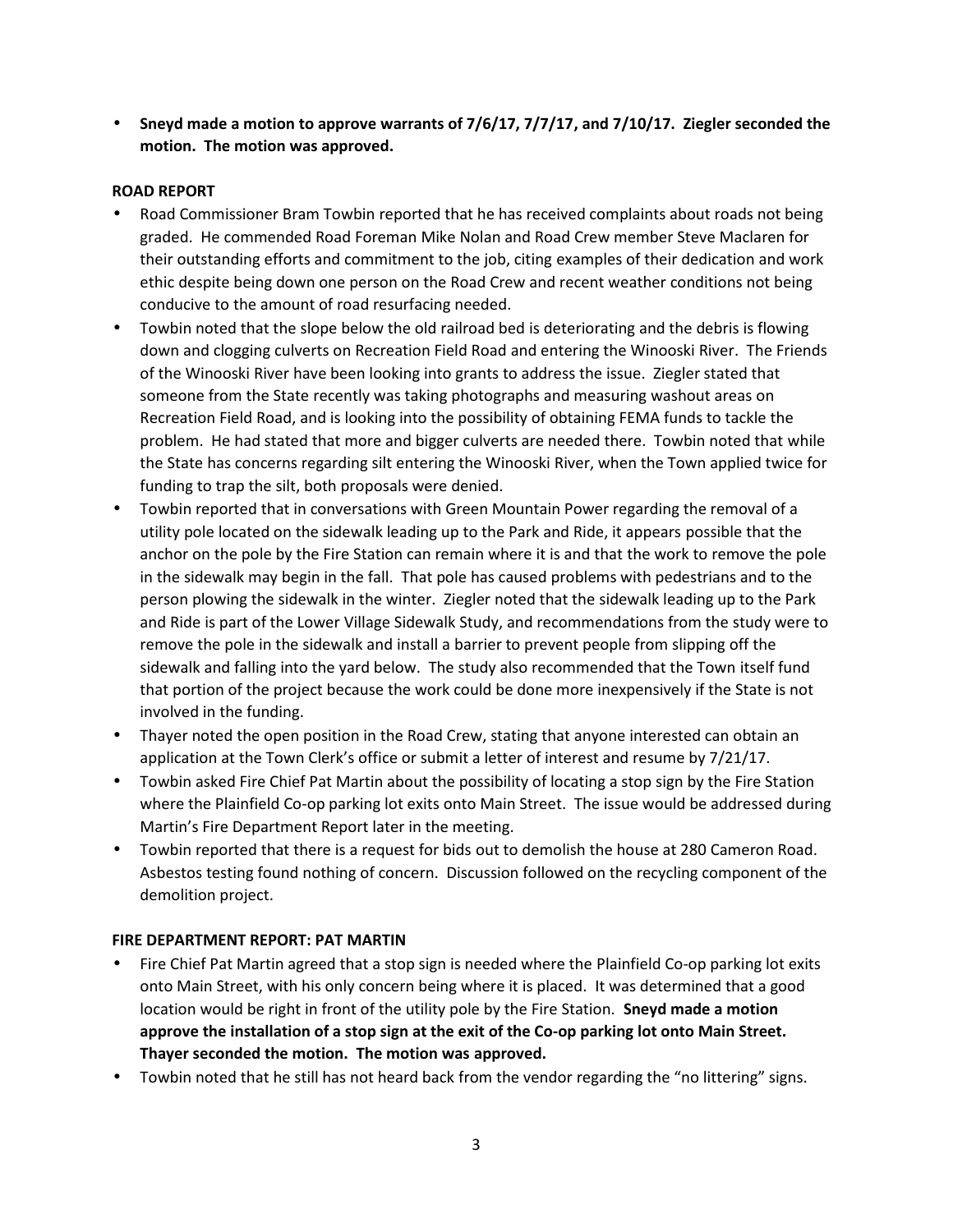- Martin reported that four different quotes have been received for the new fire truck and explained the process that went into choosing the best option for both equipment and service. Emergency One out of Ocala, Florida, the company that built the other two current fire trucks, had been determined to be the best choice at a total cost of \$318,000, including all of the add-on equipment. The timeline for building the fire truck is almost one year and payments will not begin until the truck is received and checked out by the Fire Department. Noting that the Select Board will need to approve the final cost, **Sneyd made a motion to authorize Chief Martin to enter into contract negotiations with Emergency One of Ocala, Florida, for the purchase of a fire truck at approximately \$318,000 and present the contract to the Select Board for approval. Ziegler seconded the motion. The motion was approved.** Martin will forward the contract to the Select Board prior to its 7/24/17 meeting, which he will attend.
- A brief discussion followed on the types of calls the Fire Department has faced this spring and summer as well as work resulting from damage from recent storms.

# **OTHER BUSINESS: EMERGENCY MANAGEMENT**

 Emergency Management Director Michael Billingsley reported that the final version of the Local Emergency Operational Plan (LEOP) will be completed by 7/14/17 and will need to be approved by the Select Board at its next meeting. Thayer, who has received the appropriate training, will be the one to sign the LEOP on behalf of the Select Board.

#### **LIBRARY GRANT RESOLUTION**

 **Sneyd made a motion to approve and sign the Cutler Library grant resolution that will be submitted in August. Thayer seconded the motion. The motion was approved.** A public hearing on the agreement is scheduled for the 7/24/17 Select Board meeting at 7:30pm.

#### **CONSTABLE REAPPOINTMENT – AUGUST AND SEPTEMBER**

 Ziegler stated that George Cushing, who is one of two current Plainfield constables, should be reappointed for August and through part of September to allow new Constable Kathleen Hayes to complete classroom training. It was decided that both Hayes and Cushing should attend the 7/24/17 Select Board meeting to discuss the issue.

#### **TRAFFIC ISSUES DISCUSSION**

 Ziegler read aloud a letter to the community she had drafted regarding vehicles speeding in Plainfield, which she proposed posting around town and on local social media outlets. The note read as follows:

Dear fellow Plainfield community members,

Summer is finally here, our special season to be out of doors. For some this is a sit on the front lawn, a walk on a country road or through our village, or a bike ride. Unfortunately, a number of pets have been killed by drivers and we regularly receive reports of excessive speeds and near accidents. So when driving though Plainfield on your way to work or an errand, remember to drive safely and cautiously. The speed limit on our dirt roads is 35 miles/hour throughout our town and 25 miles/hour throughout our village. Please slow down so we can all have a safe and enjoyable summer.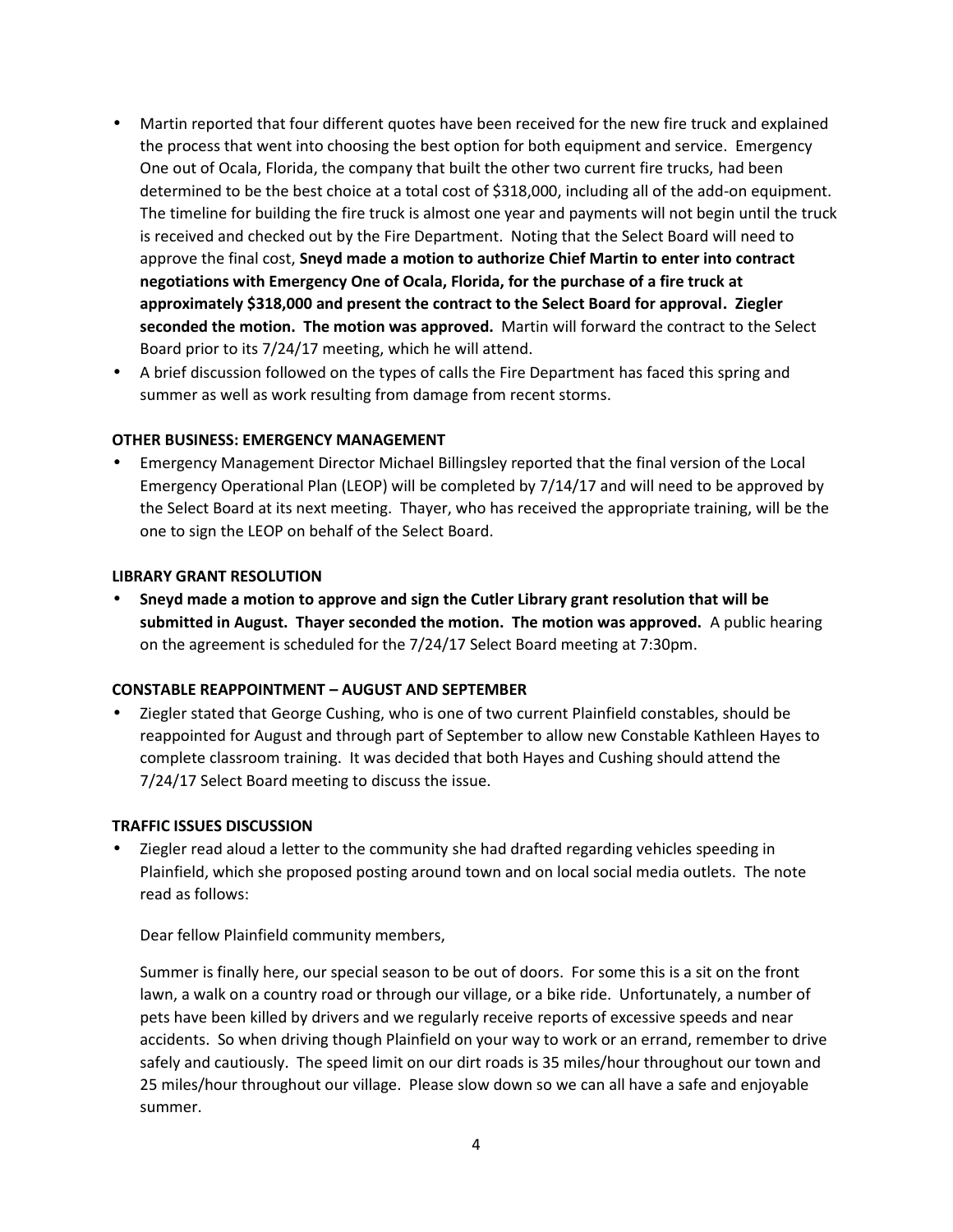#### Thank you.

The Plainfield Select Board

**Sneyd made a motion to approve the letter and post it on social media and in various places around town. Thayer seconded the motion. The motion was approved.** Thayer offered to format the letter that will be posted around town to draw attention to it.

 Discussion followed on various ideas to consider regarding the speeding problem, including: seeking advice from the Sheriff's Department and/or the League of Cities and Towns; consulting with the local roads program based at Saint Michael's College; posting more stop signs; installing speed bumps and possibly conducting a pilot program to explore their effectiveness and community acceptance; soliciting ideas from the community through surveys and community meetings; narrowing roads; employing radar signs and other alternatives; considering a possible role for the Town Constable; posting other signs regarding speed limit enforcement; handing out business cards stating that the Town values everyone who lives and visits Plainfield and thanking people for driving slowly; allocating additional money from the Highway Department for more Sheriff's Department patrols/enforcement; adding speed limit signs along roads; lowering speed limits; gathering information on the locations and times where speeding regularly occurs and communicating that information to enforcement authorities; considering soliciting a bid for contracting with the State Police for patrolling instead of the Sheriff's Department; employing traffic strips on roads that provide data in terms of speed; issuing speeding tickets rather than warnings; and contacting Fleet Permit holders regarding the speed of their trucks. In terms of moving forward on some of the above suggestions, Thayer offered to contact Brett Myer at the Sheriff's Department for additional ideas, including the use of traffic strips, and invite him to the next Select Board meeting. Sneyd will obtain information about radar signs from Montpelier's Public Works Department and other signage regulations from the League of Cities and Towns. Ziegler noted that \$8,000 had been allocated in this year's Town's budget for an additional radar sign. Sneyd suggested drafting a special article for discussion at Town Meeting for community input regarding additional options and a possible increase in funding for speed limit enforcement. Thayer offered involving kids in a project to monitor speeding. Ziegler assured the community that the Select Board is taking the issue seriously by trying to come up with creative solutions, and invited the public to come forward with additional ideas.

#### **TRASH ISSUES AT RECREATION FIELD**

 Ziegler noted the growing concern in the community regarding trash and dog droppings left at the Recreation Field. Discussion ensued regarding posting signs at the Recreation Field asking people to carry out their trash and clean up after their dogs in public spaces; employing dog waste stations; constructing and employing waste containers; and options for the emptying of trash containers. Ziegler offered to send out photos and contact Positive Pie about helping to keep Mill Street Park free of pizza boxes and beverage cups. Sneyd will contact Dave Strong about constructing trash and recycling containers. Thayer will purchase a box of black trash bags for the Town Constables to give to kids at the Recreation Field in hopes that they fill them up and remind people that their help is needed. Ziegler noted that the Select Board will continue to consider solutions to address this problem.